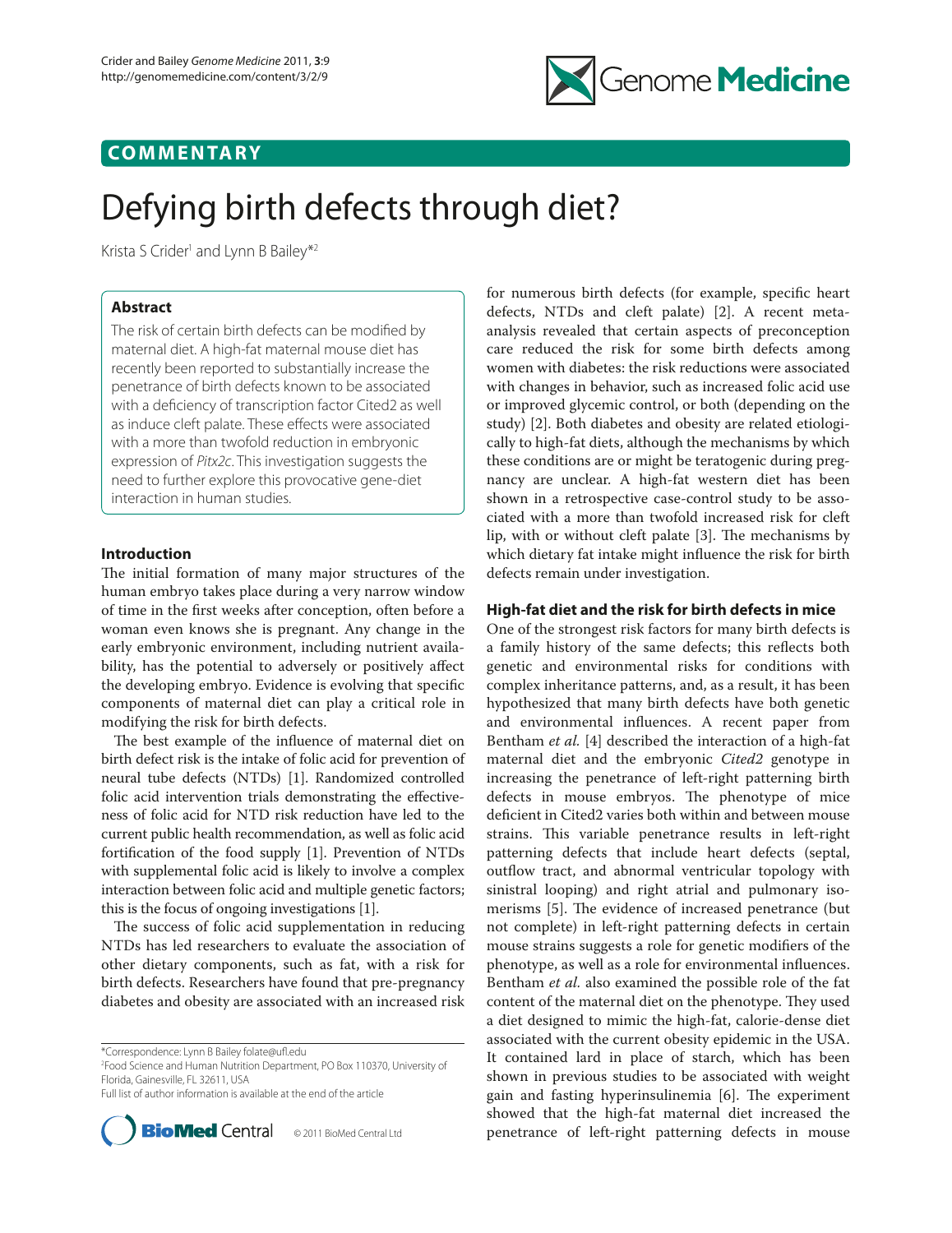embryos (60% of *Cited2*-/- on the high-fat diet versus 24% of *Cited2*-/- on the control diet). The severity of cardiac defects was greater in heterozygous embryos (*Cited2+/-*) from the high-fat diet group. Additionally, embryos on the high-fat diet exhibited a cleft palate defect not reported previously for *Cited2*-/-. There were no defects in wild-type embryos on either diet. Further studies revealed that there were greater than twofold decreases in *Pitx2c* expression in the embryos from the high-fat diet group with the *Cited2*-/- genotype. *Pitx2c* deficiency is known to be associated with right atrial and pulmonary isomerisms [7]. A high-fat diet increases adiposity and glucose intolerance, as well as fasting hyperinsulinemia. However, it is unclear what aspect of the high-fat diet contributes to the increased penetrance and severity of the *Cited2* genotype [6].

### **How do these results translate to humans?**

The role of Cited2 in malformations in mice is clear; however, among humans, there have been limited numbers of studies to explore the effects of *CITED2* mutations. Sperling *et al.* [8] examined a group of 392 human study participants with sporadic non-syndromic congenital heart disease, and seven new mutations in *CITED2* were found among eight of these participants. Additionally, a recent publication by Yang *et al.* [9] found three new mutations in *CITED2* among 120 human study participants with congenital heart defects with a variety of cardiac lesions. Consistent with the variable mouse phenotype, there were no clear groupings of the types of cardiac defects in the human studies associated with the *CITED2* mutations, and even the same deletion resulted in different cardiac defects [8,9].

Mouse models can play a critical role in the discovery of disease pathology because they allow control over variables that are uncontrollable among humans. However, results in mice can lead researchers astray, and results need to be confirmed carefully through use of human studies. For example, we know that folic acid food fortification reduces NTD rates among human populations by 19% to 32%, and that the dietary supplementation of women of childbearing age with 400 µg folic acid per day reduces NTD rates up to 85% among humans [1]. However, there are over 240 mouse models of NTDs, and only a minority of these models implicate folic acid metabolism through mutations in folate pathway genes or have been shown to be responsive to folic acid supplementation [10]. So, it is unlikely that mouse models alone would have led the scientific community to what has become an effective public health intervention.

## **Future directions**

The presence of *CITED2* mutations in more than 2% of human study participants with congenital heart defects

examined to date suggests that *CITED2* might have a role in human malformations [8,9]. Interestingly, for some of the same types of defects (for example, heart defects, NTDs, cleft palate and heterotaxia) seen in mice with *Cited2* mutations fed on a high-fat diet, associations with diabetes or obesity, or both, have been suggested in some human studies of birth defects [6,7]. Significant additional work is needed to determine if a similar interaction of genotype and diet is applicable to human embryogenesis. Larger population-based studies are needed to determine the effects of mutations in *CITED2* on the burden of specific types and constellations of malformations among humans, and to show whether these mutations have increased penetrance in the presence of high-fat maternal intake.

A better understanding of the interface of geneenvironment interactions has the potential to increase our knowledge of the etiology of birth defects and lead to better targeted prevention programs. Interventions at the maternal-fetal interface are complex because of the environmental interaction with both the maternal and fetal genomes during critically limited windows of time. Before any changes in dietary recommendations can be made, additional large-scale studies are needed to define the 'at-risk' population, followed by randomized controlled trials to determine whether changes in diet can modify the risk and reduce the burden of birth defects.

#### **Abbreviations**

NTD, neural tube defect.

#### **Competing interests**

The authors declare that they have no competing interests. The findings and conclusions in this report are those of the authors and do not necessarily represent the official position of the Centers for Disease Control and Prevention.

#### **Authors' contributions**

KSC and LBB were involved in the drafting of the manuscript and have reviewed and approved the final version.

#### **Authors' information**

KSC is a geneticist at the National Center on Birth Defects and Developmental Disabilities, Centers for Disease Control and Prevention, and LBB is Human Nutrition Professor, Food Science and Human Nutrition Department, University of Florida.

#### **Author details**

1 National Center on Birth Defects and Developmental Disabilities, Centers for Disease Control and Prevention, 1600 Clifton Road, MS E-86, Atlanta, GA 30333, USA. 2 Food Science and Human Nutrition Department, PO Box 110370, University of Florida, Gainesville, FL 32611, USA.

#### Published: 9 February 2011

#### **References**

- 1. Berry RJ, Bailey L, Mulinare J, Bower C: Fortification of flour with folic acid. *Food Nutr Bull* 2010, 31:S22-35.
- 2. Wahabi HA, Alzeidan RA, Bawazeer GA, Alansari LA, Esmaeil SA: Preconception care for diabetic women for improving maternal and fetal outcomes: a systematic review and meta-analysis. *BMC Pregnancy Childbirth* 2010, 10:63.
- 3. Vujkovic M, Ocke MC, van der Spek PJ, Yazdanpanah N, Steegers EA,